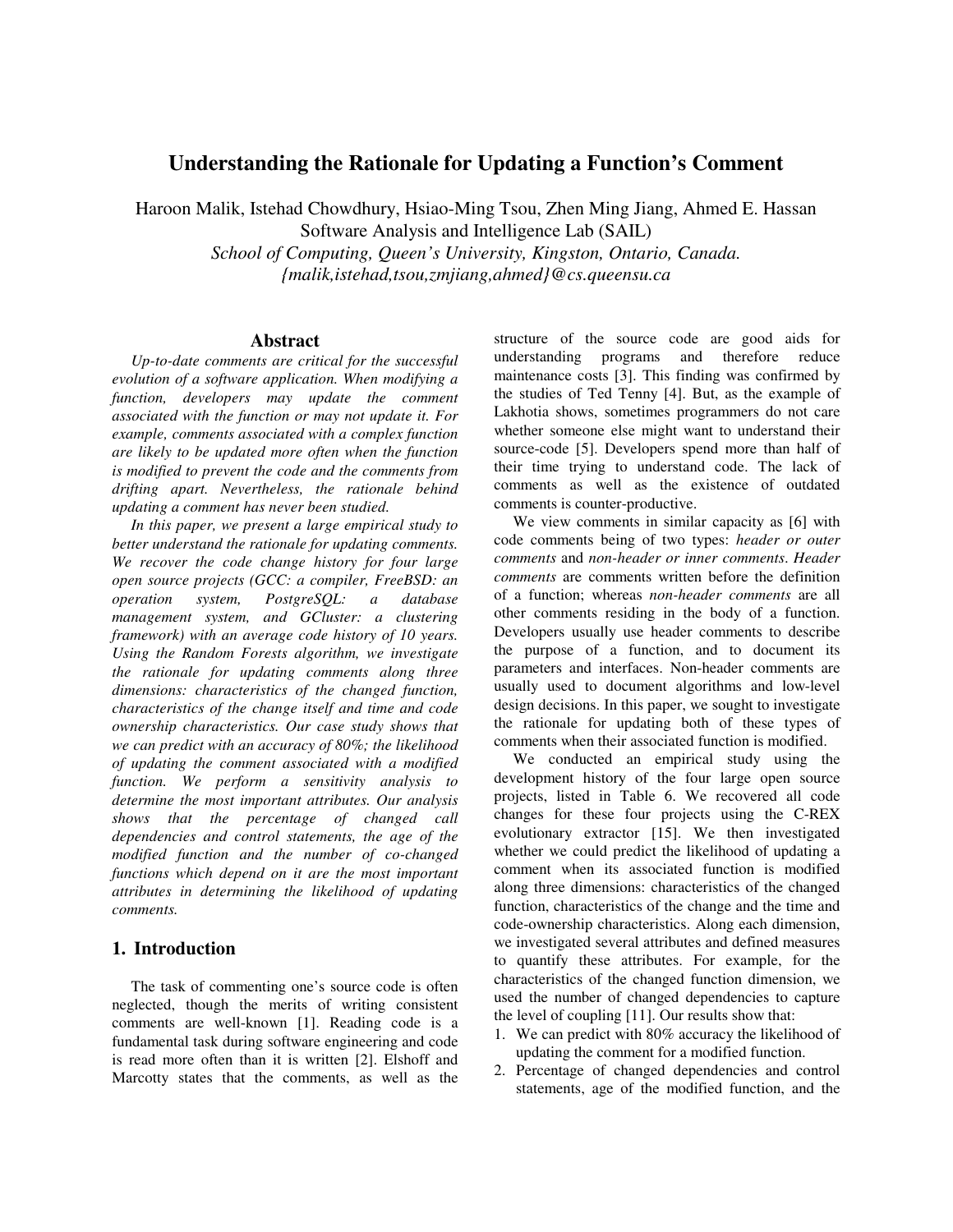number of co-changed functions which depend on it are the most important attributes in determining the likelihood of updating comments.

3. Our findings are consistent across four large open source projects from different domains: GCC (compilers), FreeBSD (operating systems), PostgreSQL (databases), and GCluster (cluster).

#### **Organization of the Paper**

The organization of the paper is as follow. Section 2 presents related work. Section 3 discusses the three dimensions and presents the attributes along these dimensions. This section also highlights the intuition behind our work. Section 4 presents the Random Forests algorithm and motivates its use for studying the rationale for updating comments. Section 5 presents our case study and details the results of the various experiments conducted in our study. Finally, Section 7 concludes the paper and identifies avenues for future work.

## **2. Related Work**

Jiang and Hassan studied the evolution of comments in PostgreSQL [6]. They investigated the addition and deletion of header and non-header comments over time. In contrast to their work, we do not restrict ourselves to studying additions and deletions. We also study changes to comments and seek to uncover the rationale for such changes.

Lawrie *et al.* [8] employed information retrieval techniques to measure how comments relate to the source code and assume that comments impact the code quality of a software system. Marcus and Poshyvanyk [7] defined metrics for measuring the conceptual cohesion of classes by incorporating the presence (or absence) of comments.

Ying *et al.* [9] investigated the use of a particular type of comment, the Eclipse task comments. These are special comments which start with *// TODO* and are commonly used by developers using the Eclipse IDE. They argued that task comments tend to depend on the context of the surrounding code and that it is difficult to infer the scope of a task comment. This often holds for comments in general and, therefore, has an impact on our work. Ying et al. mentioned a few reasons and patterns that lead to an insertion of a comment task (for example as pointers to change requests) but they did not study whether some building blocks of a program (e.g., if-statements) are more likely to be commented. Fluri *et al.* investigated the co-evolution of source code and its associated comments [16]. They presented a

technique to map source code entities to comments in the code and to extract comment changes over the history of a software project. Their study focused on the ratio between the source code and comments over the history of project and the entities that are most likely to be commented e.g., classes, methods, and control statements. They did not investigate the rationale for comment changes. We believe that a good understanding of the rationale for updating comments is important to better understand the factors affecting the evolution of large software systems. Versioning systems such as CVS and subversion do not provide features for fine-grained source code change analysis nor for tracking comments. In fact, they are not capable of providing a mechanism for distinguishing comments from source code without the use of additional analysis tools. For our work, we use the C-REX tool [15] to map historical code changes to the appropriate code entities, e.g., functions, or comment blocks, and to link comments to the their corresponding entities.

# **3. Dimensions used to predict the likelihood of updating a comment**

We investigate the rationale for updating a comment once its associated function is modified along three dimensions: 1) characteristics of the changed function, 2) characteristics of the change itself, and the 3) change time and code-ownership characteristics.

**Table 1: Number of attributes per dimension** 

|                                               | Dimensions                                     | \ffr |  |  |  |
|-----------------------------------------------|------------------------------------------------|------|--|--|--|
|                                               | Characteristics of the modified function       |      |  |  |  |
| $\overline{c}$                                | Characteristics of the change                  |      |  |  |  |
|                                               | Change time and code-ownership characteristics |      |  |  |  |
| <b>Total attributes across all dimensions</b> |                                                |      |  |  |  |

In this section, we explain each dimension and the various attributes, which we chose to consider within each dimension. Moreover, we explain our motivation for picking particular attributes. Table 1 lists the number of attributes considered along each dimension.

## **3.1 Characteristics of the modified function**

We explore this dimension based on our strong belief and intuition that modifications to complex function are trickier and more likely to introduce integration bugs [12]. Therefore, such modifications must be properly commented to avoid the introduction of bugs. Table 2 describes the various attributes along this dimension.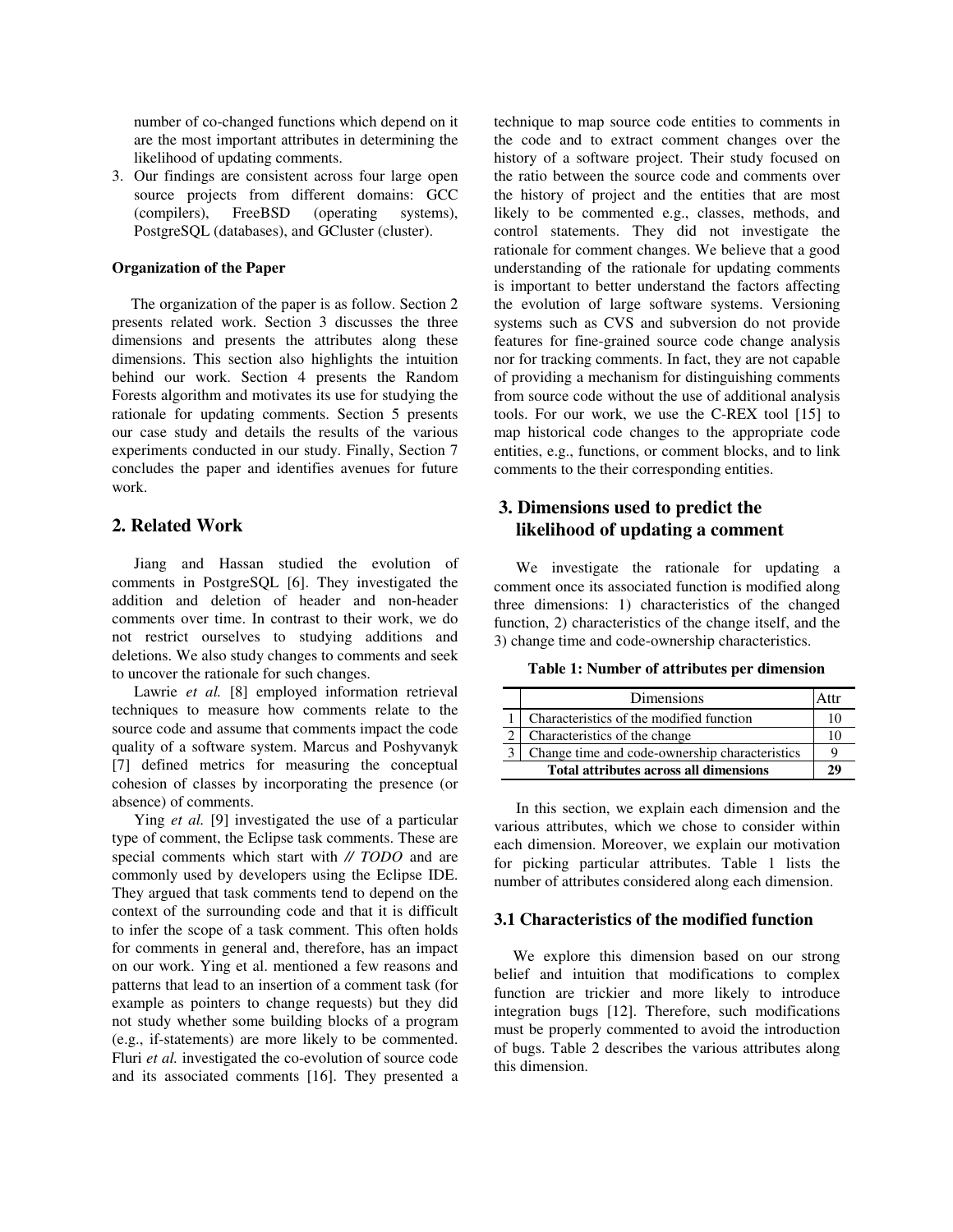**Table 2: Characteristics of the modified function** 

| Attribute Name    | <b>Explanation and Rationale</b>                  |
|-------------------|---------------------------------------------------|
| Length of the     | This attribute reflects to some extent the        |
| function name     | documentation maturity of a project.              |
|                   | Longer function names are probably a              |
|                   | good indication of the documentation              |
|                   | habits of the developers working on the           |
|                   | project. Longer names are good indicators         |
|                   | of the team's focus on maintaining                |
|                   | understandable and readable code.                 |
| Number of         | The number of dependencies<br>is<br>an            |
| dependencies      | indicator of the importance of a function.        |
|                   | We expect functions with a large number           |
|                   | of dependencies to have their comments            |
|                   | updated more frequently.                          |
| Number of control | The number of control statements is a             |
| statements        | proxy for the Mccabe complexity metric            |
|                   | [12]. We hypothesize that more complex            |
|                   | code will lead to higher frequency of             |
|                   | comment-updates.                                  |
| Number of inner   | The amount of inner comment keywords              |
| comments          | may imply numerous<br>things:<br>the              |
|                   | complexity of the function or the tendency        |
|                   | of the development team to comment                |
|                   | function's in general.                            |
| Number of outer   | Unlike<br>inner comments.<br>the<br>outer         |
| comments          | <i>(comments)</i><br>included<br>comments<br>in   |
|                   | function's header) are usually there to           |
|                   | describe the role of a function and its           |
|                   | interface, rather than to describe the inner-     |
|                   | workings of the function.                         |
| Has inner         | These are binary versions of the above            |
| comments,         | metrics. We use these simpler metrics to          |
| Has outer         | determine if a simpler model is possible or       |
| comments,         | if the actual count of tokens is important.       |
| Has comments      |                                                   |
| Number of         | The number of parameters passed into the          |
| parameters        | likely<br>function<br>is<br>to<br>indicate<br>the |
|                   | complexity of using a function. Therefore,        |
|                   | we would expect that modifying such               |
|                   | complex functions is more likely to lead to       |
|                   | updating their comments.                          |
| Number of string  | The number of string literals (i.e., constant     |
| literals          | strings) in the function is an indicator of       |
|                   | functions that are likely interacting with        |
|                   | the user or with the environment. Changes         |
|                   | to such functions are likely to require           |
|                   | updating the comments since the changes           |
|                   | may lead to changes in the interaction of         |
|                   | the software system with its surrounding          |
|                   | environment.                                      |

# **3.2 Characteristics of the change**

This dimension seeks to understand the comment update phenomena from the point of view of the change itself rather than the current state of the modified function. This dimension has attributes related to the actual change such as the number of changed control statements and the percentage of changed dependencies. The intuition is that more extensive and complex changes will increase the probability that a comment will get updated.

**Table 3: Characteristics of the change** 

| <b>Attribute Name</b>       | <b>Explanation and Rationale</b>                                                 |
|-----------------------------|----------------------------------------------------------------------------------|
| Number of changed           | If function A calls functions B, then we                                         |
| (i.e. added or              | say there is a dependency between A and                                          |
| removed)                    | B. It is natural to think that there would                                       |
| dependencies                | be an inner comment associated with a                                            |
|                             | dependency call within the function. If                                          |
|                             | one is added or removed, a comment                                               |
|                             | may also be added or removed.                                                    |
| Number of changed           | The logic of considering this attribute is<br>the same as the number of added or |
| control statements          | removed dependencies in the change                                               |
|                             | list. A change in flow within the                                                |
|                             | function ought to introduce a change in                                          |
|                             | comments associated with<br>the<br>the                                           |
|                             | function.                                                                        |
| Number of changed           | A string change can be associated with a                                         |
| strings                     | locally significant modification, thus                                           |
|                             | comments may change.                                                             |
| Percentage of changed       | These metrics mirror the above three                                             |
| dependencies,               | metrics<br>but<br>try to<br>capture<br>the                                       |
| Percentage of               | significance of a change. For example, a                                         |
| changed control             | single dependency change for a function                                          |
| statements.                 | with one dependency is significant                                               |
| Percentage of changed       | relative to the same change for a                                                |
| strings<br>Did return value | function with 20 dependencies.                                                   |
| change?                     | If the return type of a function changes,<br>would expect that the header<br>we  |
|                             | comments should change.                                                          |
| Percentage of past          | The percentage of times entity had its                                           |
| comments updates            | comments updated when it was changed.                                            |
|                             | We expect that functions, which tend to                                          |
|                             | have their comments updated when they                                            |
|                             | are modified, will follow the same                                               |
|                             | pattern for future changes.                                                      |
| Number of co-changed        | This attribute represents the magnitude                                          |
| functions                   | transaction<br>itself.<br>of<br>the<br>$\mathbf{A}$<br>large                     |
|                             | transaction may be an indicator of a                                             |
|                             | large scale change which may lead to a                                           |
|                             | high probability of comment updates for                                          |
|                             | the functions in the transaction.                                                |
| Is the change a bug<br>fix? | Bug fix changes more likely to instigate                                         |
|                             | comment updates; due to clarification                                            |
|                             | notes, to explain the bug fixes?                                                 |

 Every change is associated with a change-list which records all the functions that changed with the current function. This dimension also covers attributes about the transaction associated with the change, such as the total number of co-changed functions. Table 3 lists the various attributes in this dimension.

# **3.3 Time and code-ownership characteristics**

This dimension tracks information about the time of the change, such as the day of the week, how long it has been since the function has been last modified and who made the change.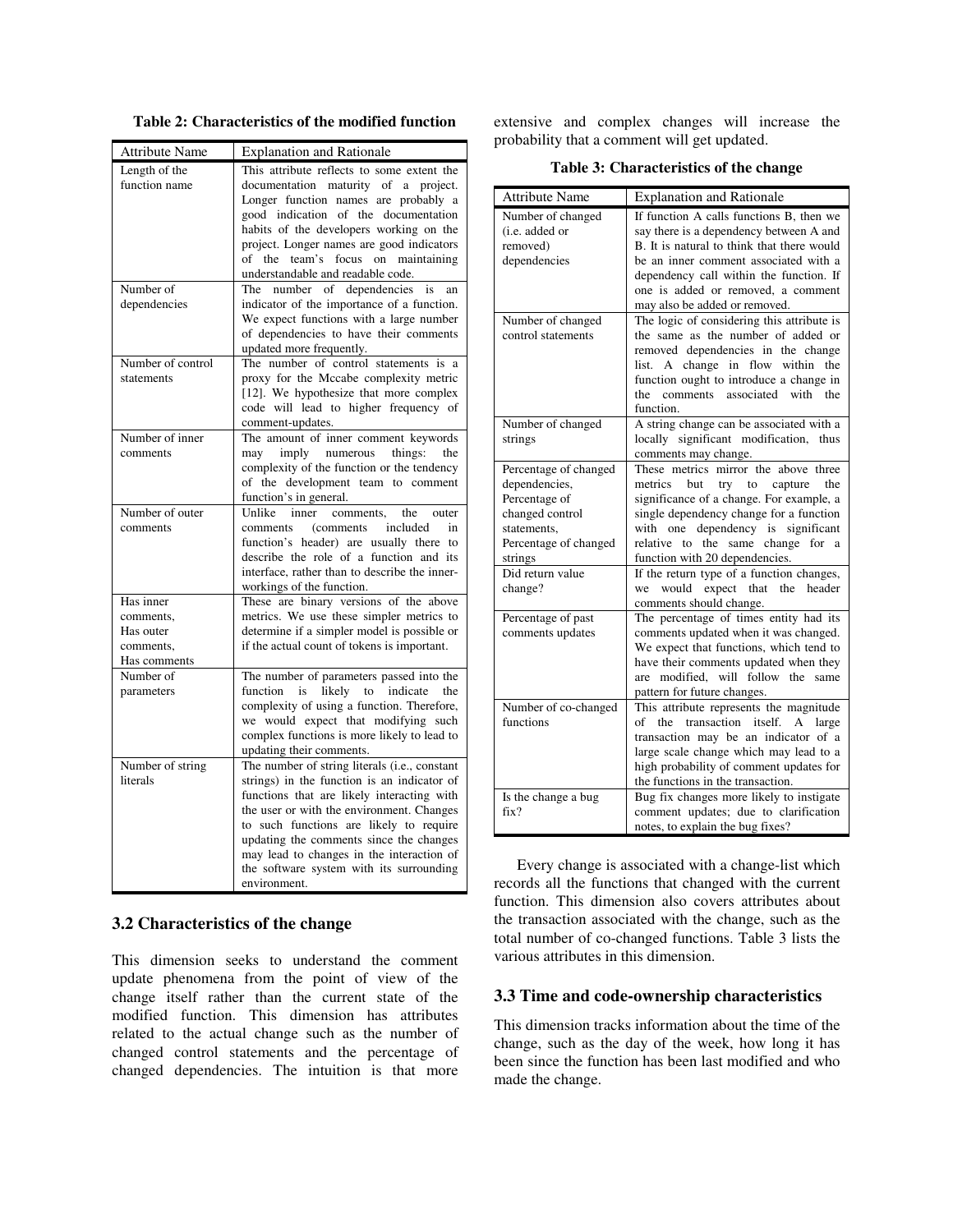**Table 4: Time and code-ownership characteristics** 

| <b>Attribute Name</b> | <b>Explanation and Rationale</b>                                                         |
|-----------------------|------------------------------------------------------------------------------------------|
| Year                  | Do comment-update habits change over                                                     |
|                       | time? When a software application is new,                                                |
|                       | there is a higher tendency to update                                                     |
|                       | than<br>when<br>the<br>application<br>comments                                           |
| Weekday               | matures.<br>This attribute records the day the change was                                |
|                       | committed into the source control system.                                                |
|                       | Do developers commenting habits change                                                   |
|                       | based on the day of the week? Recent                                                     |
|                       | research shows that developers are more                                                  |
|                       | likely to introduce bugs on Friday [14],                                                 |
|                       | could this be due to changes on Fridays                                                  |
|                       | where the comments were not updated?                                                     |
| Day or Night          | 'DAY' if between 8:00 AM and 10:00 PM,                                                   |
|                       | 'Night' otherwise. This attribute signifies the                                          |
|                       | time of the change. Are developers less likely                                           |
|                       | to update the comments for the late night                                                |
| Month,                | changes?<br>This attribute signifies the month or quarter                                |
| Quarter               | in the year of the transaction. Are developers                                           |
|                       | less likely keep comments up-to-date during                                              |
|                       | summer months or around the holiday times?                                               |
| Age of the            | Are more mature functions likely to have                                                 |
| function in days      | their comments updated when they<br>are                                                  |
|                       | modified, or do most comment updates occur                                               |
|                       | when functions are young                                                                 |
| Days since last       | The number of days since the last time a                                                 |
| change                | function was changed. The current team may<br>have limited knowledge of a function that  |
|                       | has not changed for a long time; Therefore,                                              |
|                       | we expect that the developers would spend                                                |
|                       | more time trying to understand the code                                                  |
|                       | before the change. We would hope that the                                                |
|                       | developers would then go ahead and update                                                |
|                       | the comments<br>based on<br>their<br>gained                                              |
|                       | understanding.                                                                           |
| Initial developer     | the developer who<br>The name<br>of<br>first                                             |
|                       | committed this function. The developer's                                                 |
|                       | coding, design, and commenting styles are<br>likely to play an important role in the how |
|                       | comments in that functions are updated in                                                |
|                       | future.                                                                                  |
| Current developer     | The name of the developer who committed                                                  |
|                       | the most recent change to this function. We                                              |
|                       | this<br>attribute based on<br>similar<br>choose                                          |
|                       | rationale as that of Initial developer.                                                  |
| Same as initial       | 'YES' if current developer is the same as                                                |
| developer             | initial one, 'NO' otherwise. Differences in                                              |
|                       | developers' styles may encourage changes in                                              |
|                       | comments too.                                                                            |

Table 4 lists various attributes along this dimension. The motivation towards selecting these attributes is to see if time has any impact on a developer tendency to update a comment. Are developers more likely to update a comment on Fridays over other weekdays? Similar observations are noted by Zimmermann *et al.* in relation to the likelihood of introducing bugs on Fridays [14]. Are developers more likely to update comments over the weekends than during the

weekdays? These are few of the questions which we expect to answer based on this dimension. This dimension also covers attributes which highlight the relation of a function with developers, such as whether the change was done by the same author who created the function. We expect that there would be an overhead and complexity associated with modifying a function that was not written by the developer performing the change. The developer performing the change may end up documenting their new understanding or at least clarifying the current documentation. We also expect that the likelihood of comment update depends on the developer performing the change. For example, novice developer may be more likely to update comments. After all, Khoshgoftaar *et al.* shows that the experience of a developer contributes to their tendency to introduce bugs [22].

## **4. Random Forests**

The purpose of our study is to understand the rationale for updating a comment when its associated function is modified. In our study, we choose to use a large number of attributes to predict whether a change to a function will lead to its comment being updated or not. We model our study as a classification problem where each code change to a function can fall into one of the two classes: comment updated (YES) or not updated (NO).

There exist several machine learning techniques, such as Support Vector Machines (SVM) and neural networks, which can solve this classification problem. However, we chose to use a techniques based on decision trees since decision trees produce explainable models. These explainable models are essential in helping understand the comment update phenomena and to find out the important attributes in determining the likelihood of updating a function's comment. However, instead of using basic decision tree algorithms such as C4.5 [18], we used an advanced decision tree algorithm called Random Forests [17].

The Random Forests algorithm outperforms basic decision tree and other advanced machine learning algorithms in prediction accuracy. Moreover, the Random Forests is more resistant to noise in the data. This is an important advantage. We expect that the data used in our study to have noise due to its massive size and the length of the studied time period (over 40 years of change history). The Random Forests algorithm requires a limited number of configuration parameters and produces robust and stable models [19]. Finally, often the prediction accuracy of basic decision tree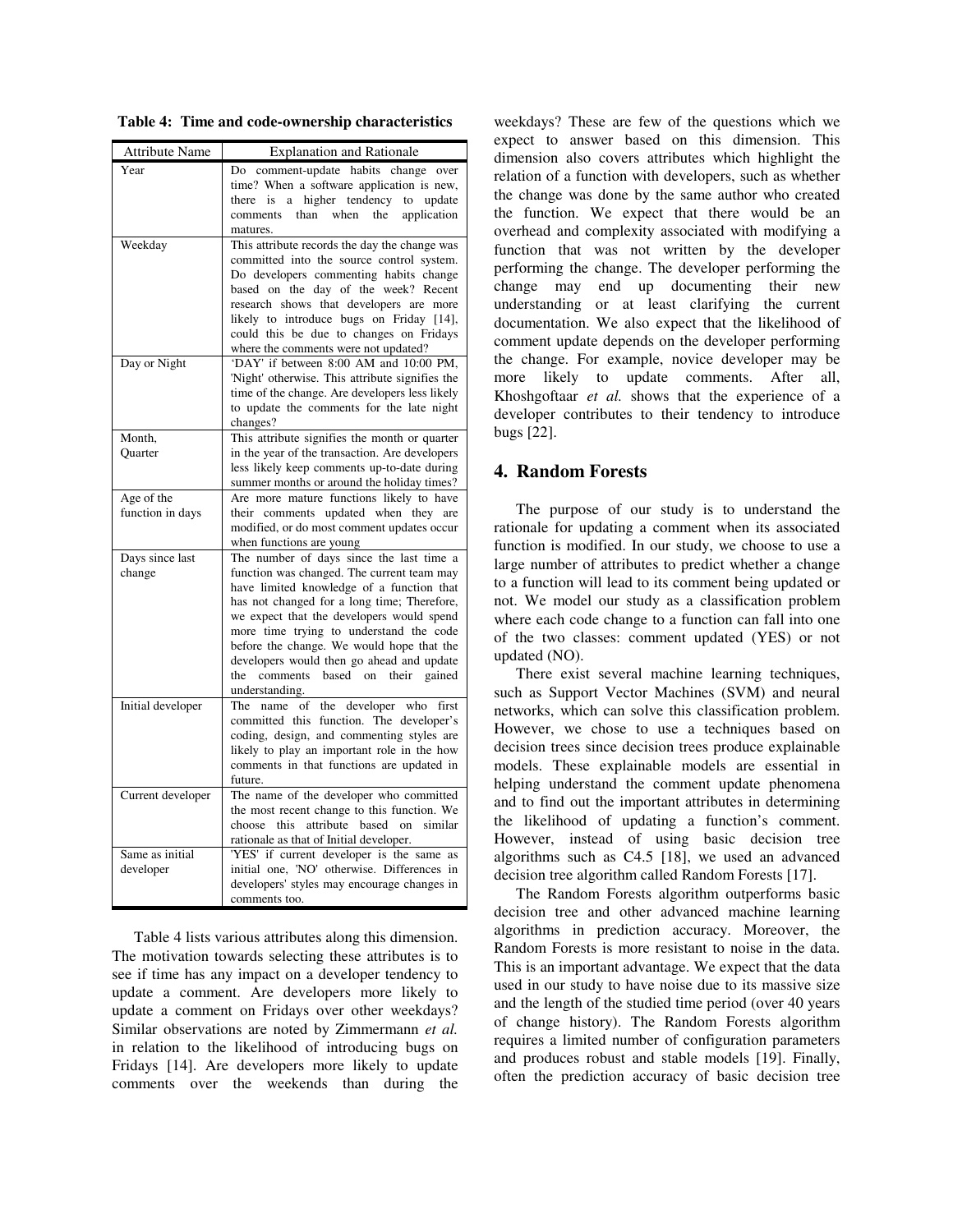algorithms suffers when many of the attributes are correlated. Given the large number of attributes in our study, we need an algorithm that does not suffer from correlated attributes. Fortunately, the Random Forests algorithm deals well with correlated attributes while maintaining a high accuracy in its prediction. In contrast to simple decision tree algorithms, the Random Forests algorithm builds a large number of basic decision trees (40 trees in our case study). Each node in each tree is split using a random subset of all the attributes to ensure that all the trees have low correlation between them. We use the default random subset value which is the square root of all the studied attributes. The trees are built using 2/3 of the available data using sampling with replacement. The 1/3 of the remaining data is called the Out Of Bag (OOB) data and is used to test the prediction accuracy of the created forest. The use of bootstrapping and random selection of attributes at each node greatly improves the accuracy of tree based classifiers [20].

In our case study we use the OOB data to measure the accuracy of the created forest. Each sample in the OOB is pushed down all the trees in the forest and the final class of the sample is decided by aggregating the votes (i.e., predicted class) of each tree. One major benefit of using this technique is that we can adjust the votes accordingly based on the skewness in the data. Basic decision trees are known to perform badly with highly skewed data since the tree always changes to predict the dominant class. To overcome this problem in a Random Forests, we can assign weights to votes to offset the data skew. For example, in our analysis of the PostgreSQL project, the ratio of comment updated (YES) to comment not updated (NO) is 1:1.6 as seen in Table 6. Therefore we assign the weights 16:10 for the YES and NO classes.

|  | <b>Table 5: Confusion matrix</b> |
|--|----------------------------------|
|--|----------------------------------|

| <b>True Class</b> |     | <b>Classified As</b> |
|-------------------|-----|----------------------|
|                   | YES |                      |
| YES               |     |                      |
|                   |     |                      |

To measure the accuracy of the prediction produced by the Random Forests algorithm, we calculate the overall, YES, and NO misclassification rates. We desire the lowest overall and per-class misclassification rates. The rates are defined using the confusion matrix, shown in Table 5. The YES and NO represents the two classes: Comment updated and Comment not updated. "True Class" column represent the actual number of comment updated/not updated. Whereas a, b, c & d under "Classified As" column represent arbitrary values of correctly or misclassified instances by predictor against true class. For example, if there are 100 instances of an attribute for which comment has been updated (True class: YES), the classifier may correctly predict 90 instances (a=90) and may predict 10 incorrectly classified instances (b=10) for that class. We further explain how we derived the misclassification rate with the help of Table 5.

- YES misclassification rate: This captures the performance of the forests for updating a comment. It is defined as: b/(a+b).
- NO misclassifications rate: This captures the performance for not updating a comment. It is defined as: c/(c+d).
- Overall misclassification rate: This captures the overall performance of the forests for both classes (YES and NO). It is defined as: (b+c)/(a+b+c+d).

#### **Sensitivity Analysis**

Another benefit of using the Random Forests is that we can perform sensitivity analysis on the attributes to determine the most important attributes in the created forests. To perform the sensitivity analysis for a particular attribute, the value of the attribute is randomly changed in all the samples in the OOB data. Samples are then re-classified. Thereafter, we measure the change in misclassification rate. If an attribute is not important then we expect that the misclassification rate will not change much. Otherwise the misclassification rate would increase relative to the importance of an attribute. In our case study, we created ten Random Forests of 40 trees each (400 trees in total) for each set of attributes; we then measured the average misclassification rates. The average misclassification rates for our case study are reported in Table 9. To determine the most important attributes in all of the ten forests, we calculated the attribute importance for each forest then combined the importance ranking for each forest to reach the overall importance values shown as weights in our case study. The importance weight are calculated as follows:

- 1) For each forest, each attribute is given a point from 1 to 10 relative to its rank in that forest: 10 for most important, 1 for the least most important and 0 if higher than ten.
- 2) For each attribute, we sum its points across all ten forests and we divide this sum by the maximum number of points which the attribute can get. The maximum of points is 100: 10 (for highest rank) X 10 (for ten forests). We multiply the resulting value by 100 to get a value between 0 and 100. We use this weight metric to measure the most important attributes. We only show weights higher than 50.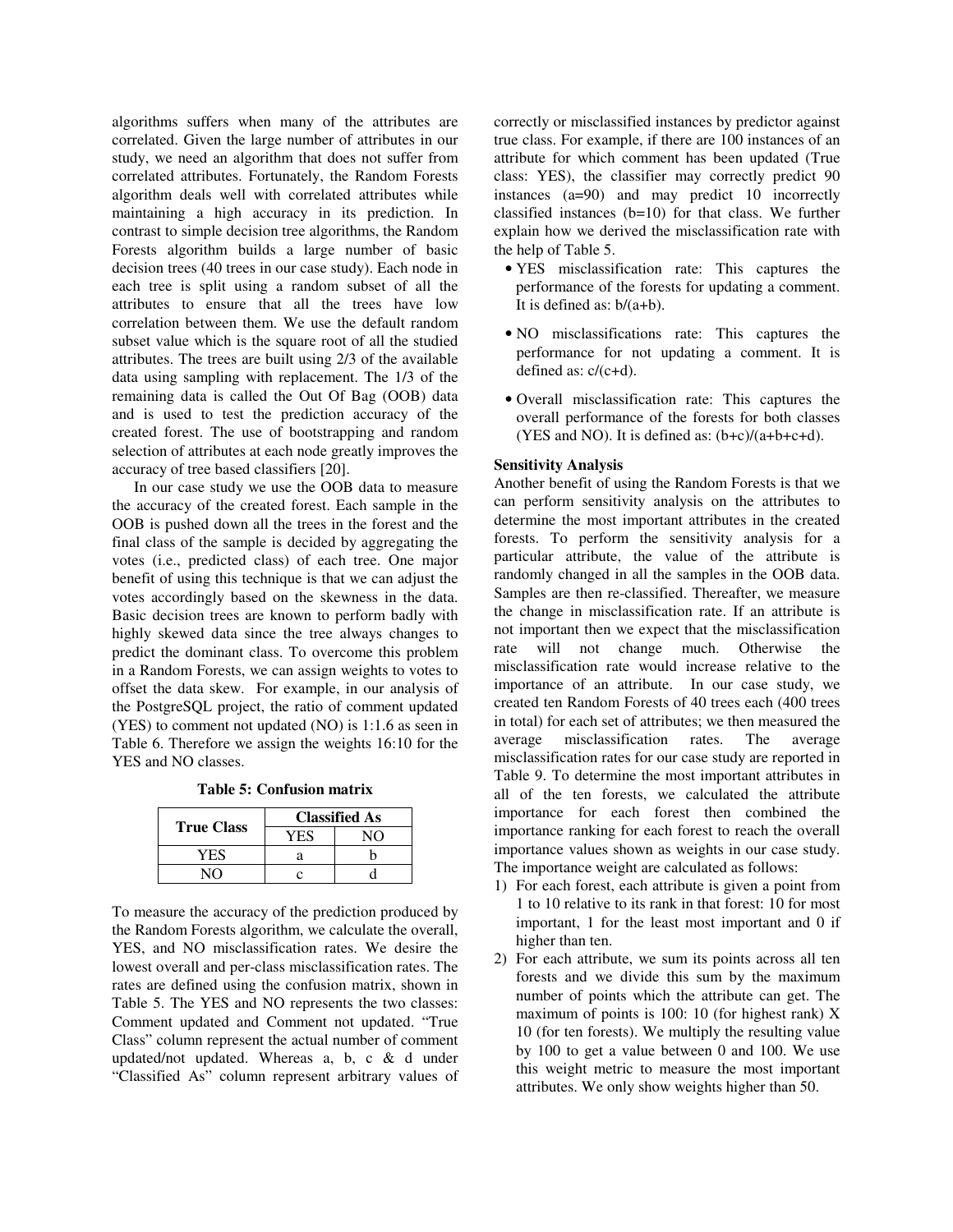**Studied System Date Comments Studied**  *Name Type Start End Updated Not updated Functions Change lists Lang.*  PostgreSQL | DBMS | July 1996 | Feb 2008 | 8,817 | 14,251 | 31,000 | 9,705 | C FreeBSD | OS | June 1993 | Aug 2005 | 30,188 | 7,768 | 27,935 | 20,108 | C GCluster Cluster Platform June 2004 Feb 2008 4,488 984 15,539 1,890 C<br>GCC Lang. Compiler Aug 1997 Oct 2005 16,025 7,735 22,460 13,125 C GCC | Lang. Compiler | Aug 1997 | Oct 2005 | 16,025 | 7,735 | 22,460 | 13,125 | C

**Table 6: Summary of Studied Systems**

# **5. Case Study**

We perform an extensive case study to substantiate that the selected attributes and the heuristics pertaining to the attributes are applicable in predicting comment update across varied software systems. Table 6 classifies the projects used in our case study. The average history of the projects is around 10 years, with PostgreSQL and FreeBSD having the largest historical life span of 12 years and Cluster having the smallest historical span of 4 years. The average number of functions in a project is around 24,234. PostgreSQL project has the largest the number functions (31,000 functions), whereas the GCluster project takes the last position with 15,539 functions. The average number of files for a project is around 1,112 files. In our case study, we conducted five experiments. Three experiments (one for each of the three dimensions) are detailed in Section 3. The fourth experiment studies all the attributes for each project. In the fifth experiment, we combined all the attributes for the three dimensions for all the projects taken together. For each experiment, we created decision trees using the Random Forests algorithm then performed sensitivity analysis to determine the most important attributes in improving the accuracy of our predictions.

# **5.1. Exp. #1: Characteristics of modified function**

Our first experiment examines attributes along the characteristics of the modified function. Table 2 lists the detailed attributes in this dimension. The most important attributes for predicting a comment updated are shown in Table 7. Function characteristics such as the total number of comments, number of inner comments, number of string literals, and number of control statements are very influential in predicting the likelihood of updating a comment. For PostgreSQL, GCluster, and GCC, the total number of comments (inner and/or overall comments) in the function is the most important attribute in deciding the likelihood of updating a comment. We closely examine a few of the

decision trees in the forest to rationalize our results. After examining the decision trees, we find that the frequency of comment updates is higher in functions that have a large number of comments. In other words, well-commented functions remain well-commented. This finding analogously correlates to the phenomenon that buggier functions tend to remain buggier [10]. For FreeBSD, the top attributes vary from the other projects. The number of dependencies is an indicator of the coupling of a function [11]. The higher the number of dependencies, the more coupled the function is. Similarly, the number of control statements such as conditional statements, looping statements, and switch statements are indicators of the cyclomatic complexity [12][13].

**Table 7: Top attributes for the characteristics of the modified function** 

|            |                | <b>Attribute Name</b>        | Weight |
|------------|----------------|------------------------------|--------|
|            | 1              | Total number of comments     | 98     |
| PostgreSQL | $\overline{2}$ | Number of inner comments     | 88     |
|            | 3              | Number of dependencies       | 81     |
|            | 4              | Number of control statements | 57     |
|            | 5              | Number of string literals    | 55     |
|            | 1              | Number of string literals    | 89     |
|            | $\overline{c}$ | Number of dependencies       | 87     |
| FreeBSD    | 3              | Number of parameters         | 86     |
|            | $\overline{4}$ | Number of control statements | 70     |
|            | 5              | Length of function name      | 67     |
|            | 1              | Number of inner comments     | 98     |
|            | $\overline{c}$ | Total number of comments     | 88     |
| GCluster   | 3              | Number of string literals    | 81     |
|            | $\overline{4}$ | Has inner comments           | 57     |
|            | 5              | Length of function name      | 52     |
|            | 1              | Total number of comments     | 93     |
|            | 2              | Number of inner comments     | 79     |
| <b>CCC</b> | 3              | Number of control statements | 79     |
|            | $\overline{4}$ | Number of string literals    | 72     |
|            | 5              | Number of dependencies       | 58     |

The fact that the coupling and complexity of a function have a major impact on comment update makes intuitive sense. However, we were at first surprised to see that the number of strings literals and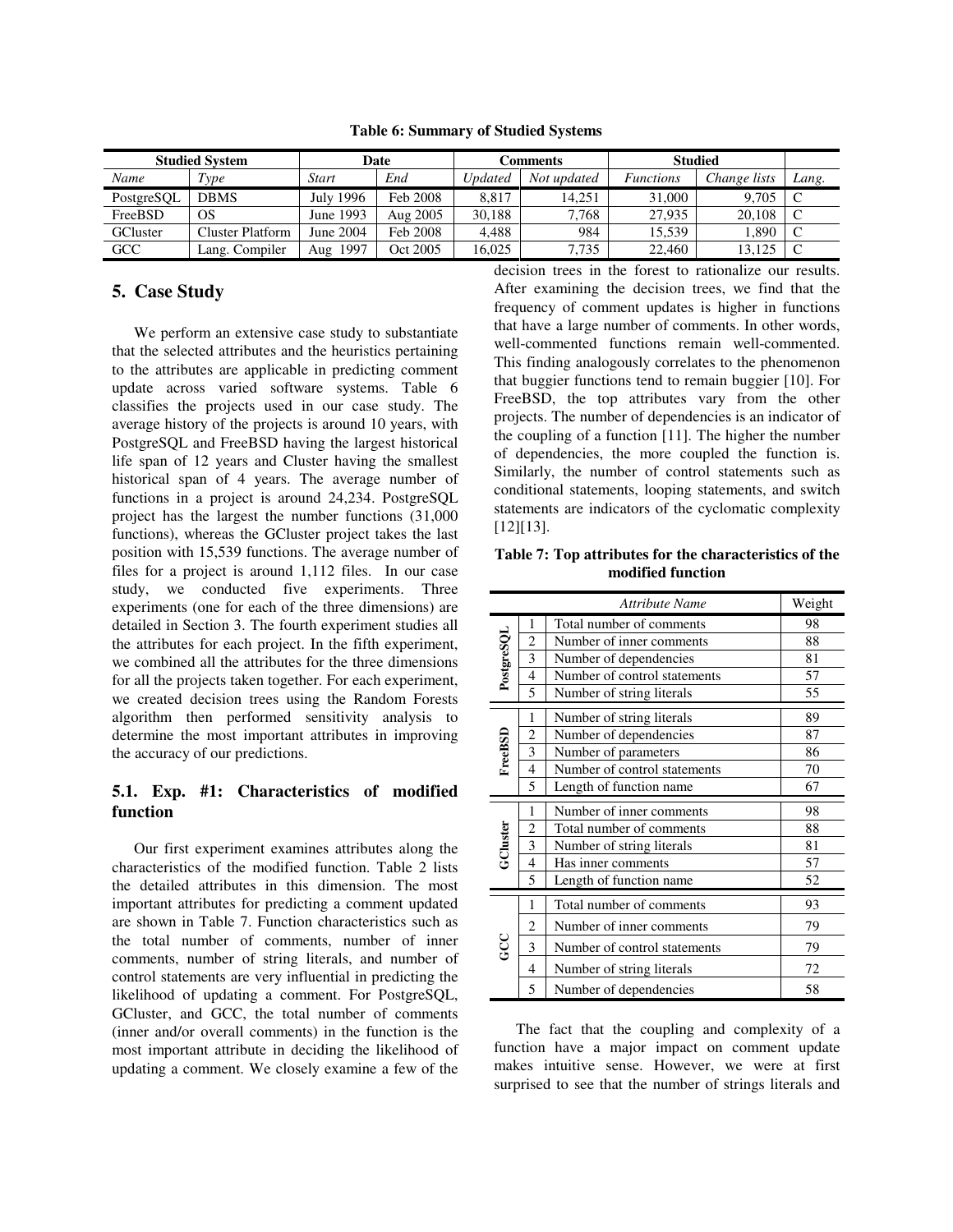the length of the function name show up as the top attributes for FreeBSD. A closer analysis reveals that this is due to the nature of FreeBSD functions. In FreeBSD, functions can be grouped into two groups: internal and external functions. External functions are OS API functions that are exported and are used by other applications that run on top of FreeBSD. These functions tend to have lengthy names and are well documented in contrast to other functions. As for the appearance of the string literals in the top attributes, this is due to the fact that the code for device drivers in FreeBSD tends to have a large number of string literals and tends to be complex. Hence, there is a tendency to update comments whenever changes are done to the device drivers' functions.

For this dimension, the Random Forests algorithm has an average overall misclassification rate of around 33%, as shown in Table 9. The overall misclassification rate outperforms random guessing. Although the overall misclassification rate is rather consistent among projects, the misclassification rates for YES and NO classes vary considerably. For example, in case of PostgreSQL, the misclassification rate is 18% for the YES class and 43% for the NO class. We believe that these results are promising given the limited information (only attributes related to the modified function) used in this dimension.

### **5.2. Exp. #2: Characteristic of the change**

We re-ran our analysis based on the attributes defined in Table 3. Our overall misclassification rate improved slightly (3% for PostgreSQL and GCluster and 6% for the GCC). Moreover, unlike the case of previous dimension, our classifier performs almost equally well in predicting the YES and NO classes. Table 8 lists the most important attributes for each project. As expected, changes to dependencies and to the control structures are two of the most important attributes. Bug fix and the number of co-changed functions are also very important attributes. These findings conform to our hypothesis; the magnitude of a change transaction and modifications to fix bugs are more likely to instigate comment updates.

The top attributes in the change information dimension are more consistent throughout the projects in comparison to characteristics of the modified function dimensions. We do not find any surprises in the top attributes. The commonality between the projects strengthens the generality of our findings in this dimension. The characteristic of the change dimension is the most influential dimension out of the three studied dimensions. Attributes in this dimension

produce the smallest overall misclassification rate relative to the other two dimensions.

| Table 8: Top attributes for the characteristics of the |        |  |  |
|--------------------------------------------------------|--------|--|--|
|                                                        | change |  |  |

|            |                         | Attribute Name                                       | Weight |
|------------|-------------------------|------------------------------------------------------|--------|
|            | 1                       | Number of changed dependencies                       | 100    |
|            | $\overline{\mathbf{c}}$ | Percentage of changed dependencies                   | 86     |
| PostgreSQL | 3                       | Number of co-changed functions                       | 78     |
|            | $\overline{4}$          | Is this a bug fix                                    | 70     |
|            | 5                       | Percentage of<br>control<br>statements               | 56     |
|            |                         | changed                                              |        |
|            | 1                       | Number of changed dependencies                       | 99     |
|            | $\overline{c}$          | Percentage of changed dependencies                   | 85     |
| FreeBSD    | 3                       | Number of co-changed functions                       | 71     |
|            | 4                       | Number of changed control statements                 | 69     |
|            | 5                       | Percentage of past comments updated                  | 60     |
|            | 1                       | Number of changed dependencies                       | 100    |
|            | $\overline{2}$          | Number of changed control statements                 | 87     |
| GCluster   | $\overline{3}$          | $_{\mathrm{of}}$<br>Percentage<br>changed<br>control | 83     |
|            |                         | statements                                           |        |
|            | 4                       | Number of co-changed functions                       | 60     |
|            | 5                       | Percentage of changed dependencies                   | 56     |
|            | 1                       | Number of changed dependencies                       | 100    |
|            | $\overline{c}$          | Percentage of changed dependencies                   | 88     |
|            | 3                       | Number of changed control statements                 | 80     |
|            | $\overline{4}$          | Number of co-changed functions                       | 72     |
|            | 5                       | Is this a bug fix                                    | 57     |

#### **5.3. Exp. #3: Change time and code-ownership**

This experiment is conducted to examine how the change time and code-ownership information help explain the comment update phenomena. We re-ran our experiment using the attributes outlined in Table 4*.* The results of the most important attributes are summarized in Table 10. The table shows that the developer who has modified the function, the age of the function, the number of days since the function was changed, and the weekday and month of the change are very influential factors in predicting whether the comment of their associated functions will be updated or not. For all the projects, these same five attributes repeatedly and consistently bubble up as the important attributes. Recent studies reveal that particular developers are more prone to introducing bugs than others [11]. Influenced by this information, we expected to observe similar phenomenon in regard to comment change. We anticipated that certain developers update comments more frequently than others.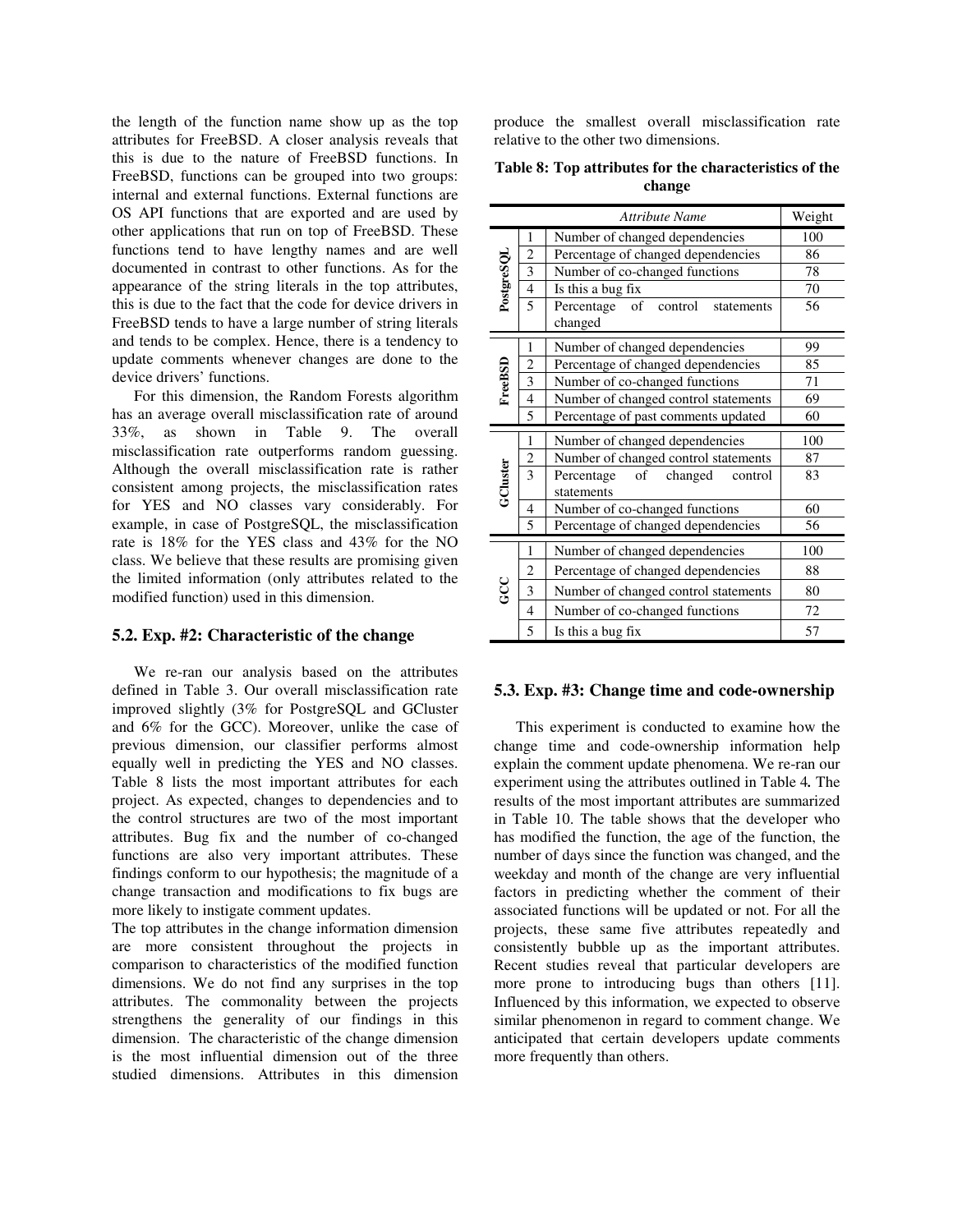| <b>Dimension</b>                | PostgreSQL |       | <b>FreeBSD</b> |       |       | <b>GCluster</b> |       |       | GCC   |         |       |       |
|---------------------------------|------------|-------|----------------|-------|-------|-----------------|-------|-------|-------|---------|-------|-------|
|                                 | O-All      | Yes   | No             | O-All | Yes   | No              | O-All | Yes   | No    | $O-All$ | Yes   | No    |
| <b>Function Characteristics</b> | 33.61      | 18.00 | 42.90          | 33.37 | 34.80 | 25.30           | 37.97 | 36.50 | 28.60 | 33.37   | 51.40 | 24.20 |
| <b>Change Characteristics</b>   | 30.62      | 25.83 | 32.98          | 27.74 | 27.20 | 29.83           | 34.73 | 33.43 | 33.84 | 27.73   | 24.75 | 33.78 |
| Time and code Ownership         | 36.52      | 23.76 | 44.38          | 32.74 | 33.18 | 31.01           | 41.97 | 45.25 | 38.11 | 38.24   | 37.80 | 39.00 |
| Characteristics                 |            |       |                |       |       |                 |       |       |       |         |       |       |
| All attributes                  | 24.01      | 17.21 | 28.22          | 21.42 | 21.52 | 21.01           | 27.60 | 27.87 | 26.32 | 24.89   | 22.61 | 29.59 |

**Table 9: Misclassification rates for all dimensions across all projects (lower values are better)** 

As per our anticipation, the developer who committed the change (current author) is one of the most important attributes. It is surprising that whether the current author is the same as the initial author is not considered as an important attribute. We thought that developers are more likely to update comments when they are modifying someone else's code rather than when modifying their own code. The basis of our assumption is that one knows their code well-enough and might lack the motivation to update comments. However, there is no such finding to support our intuition.

**Table 10: Top attributes for the change time and code-ownership characteristics** 

|            |                | Attribute Name         | Weight |
|------------|----------------|------------------------|--------|
|            | 1              | Current author         | 98     |
| PostgreSQL | $\overline{c}$ | Days since last change | 82     |
|            | 3              | Weekday                | 78     |
|            | $\overline{4}$ | Month                  | 68     |
|            | 5              | Age of the function    | 67     |
|            | 1              | Days since last change | 86     |
|            | $\overline{2}$ | Current author         | 85     |
| FreeBSD    | 3              | Weekday                | 83     |
|            | $\overline{4}$ | Age of the function    | 82     |
|            | 5              | Initial author         | 56     |
|            | 1              | Days since last change | 90     |
|            | $\overline{2}$ | Month                  | 79     |
| GCluster   | 3              | Age of the function    | 78     |
|            | 4              | Current author         | 69     |
|            | 5              | Weekday                | 67     |
|            | 1              | Current author         | 97     |
|            | 2              | Age of the function    | 88     |
|            | 3              | Weekday                | 75     |
|            | 4              | Month                  | 70     |
|            | 5              | Days since last change | 55     |

Our analysis reveals that the weekday and month are important attributes in predicting comment changes, as opposed to the quarter or year of the change. The study by Zimmerman *et al*. [14], show that on certain weekdays, namely on Fridays, developers tend to produce buggier codes. On that note, we thought that

developers may be reluctant to update comment on certain weekdays due to laziness or time pressure to wrap-up a week's work. We stipulate that this can be one of the many reasons why the weekday is considered as an important attribute. Days without change (indicating project phases) and age of the function in days (indicating maturity of a function) are considered as the most influential factors in predicting the likelihood of updating a comment. We expected these attributes to have some influence but never expected them to be as influential as (and sometimes more important than) the author and time of change related attributes. Unfortunately, the misclassification rates for time and code-ownership dimension are worse than that for the characteristics of the modified function and the characteristic of the change dimensions.

## **5.4. Exp. #4: All attributes**

In our fourth experiment, we combine all the attributes from all three dimensions to derive the best prediction model for a project. The misclassification rates achieved by combining all the attributes are statistically better than the results produced using other dimensions separately. This is clearly visible from the contrast presented in Table 9. This observation suggests that best results can be achieved by considering all dimensions rather than one dimension separately. Table 11, summarizes the top attributes for each project. We note that most of the top five attributes are from the function and change characteristic dimensions. This observation implies that the attributes in these two dimensions are more influential than attributes in the time of change and code-ownership dimension. The change in dependency, current number of comments in the function, and changes in the control statements are the most important attributes across most projects. The only exception is FreeBSD where the day of the week and the age of function are regarded as more important. Nevertheless, these results show a general trend across all projects that we studied instead of specific trends per project.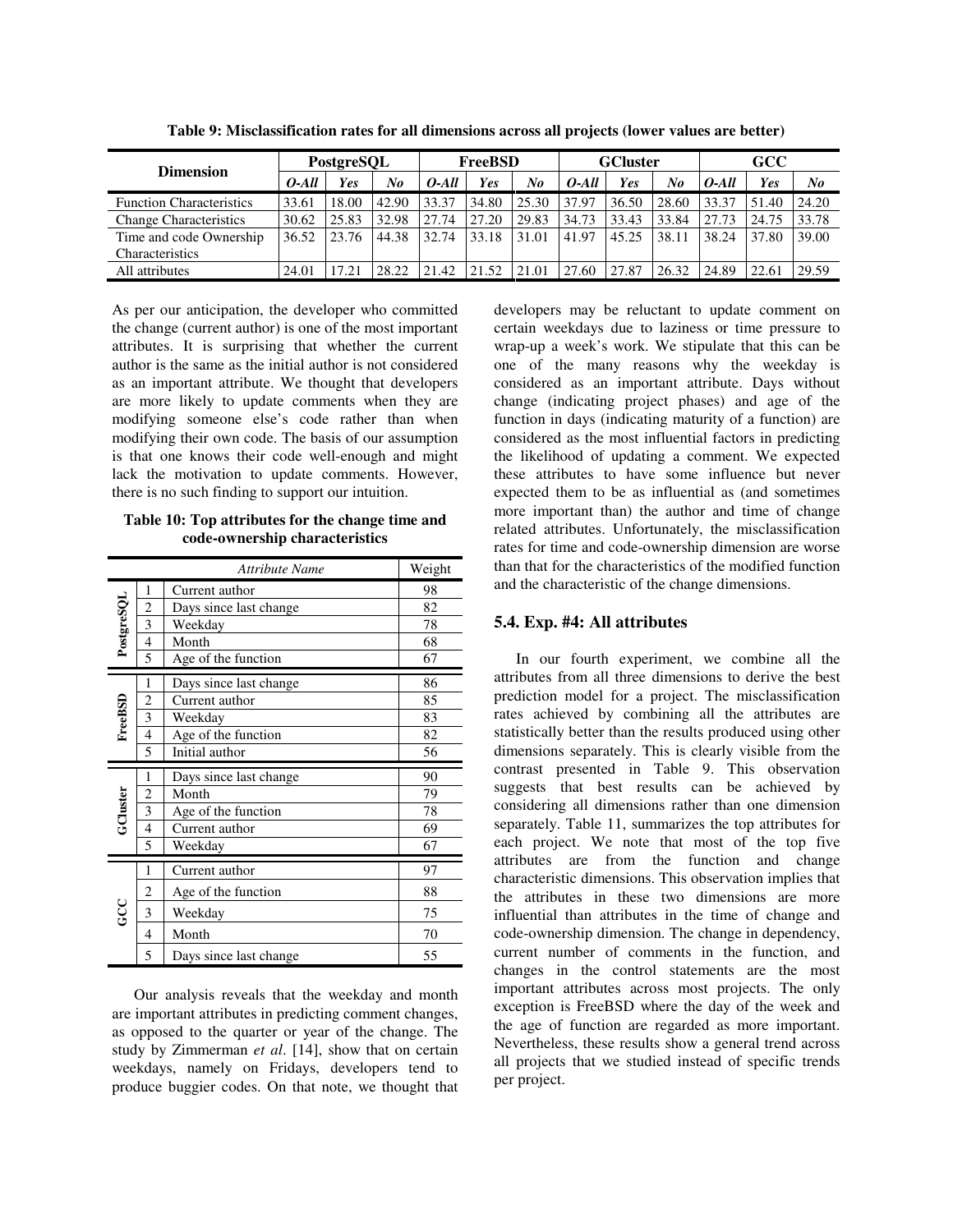|            |                | <b>Attribute Name</b>                             | Weight |
|------------|----------------|---------------------------------------------------|--------|
|            | 1              | Percentage of changed dependencies                | 90     |
|            | $\overline{c}$ | Number of inner comments                          | 77     |
| PostgreSQL | 3              | Total number of comments                          | 73     |
|            | $\overline{4}$ | Number of changed dependencies                    | 70     |
|            | 5              | Percentage of control statements<br>changed       | 54     |
|            | 1              | Percentage of changed dependencies                | 85     |
|            | 2              | Weekday                                           | 64     |
| FreeBSD    | 3              | Number of inner comments                          | 64     |
|            | $\overline{4}$ | Number of changed dependencies                    | 63     |
|            | 5              | Age of the function                               | 56     |
|            | 1              | Number of inner comments                          | 97     |
|            | $\overline{c}$ | Number of changed dependencies                    | 90     |
| GCluster   | 3              | Total number of comments                          | 76     |
|            | $\overline{4}$ | Number of changed dependencies                    | 69     |
|            | 5              | Number of changed control statements              | 59     |
|            | 1              | Number of changed dependencies                    | 87     |
|            | $\overline{c}$ | Number of inner comments                          | 85     |
|            | 3              | Percentage of changed dependencies                | 84     |
|            | $\overline{4}$ | Total number of comments                          | 81     |
|            | 5              | Number of changed functions in the<br>change-list | 49     |

**Table 11: Top attributes for each project combined** 

#### **5.5. Exp. #5: All projects**

In our final experiment, we combine all the attributes from all projects as shown in Table 12 and also include the project name as an attribute in the data set. We then rebuild our classifiers using Random Forests and perform sensitivity analysis on the attributes to determine the most important attributes across all projects instead of on a project basis. This type of analysis can help us determine whether the comment update patterns are specific to a project or if the patterns are more general. Had the comment update patterns been project-specific, the newly added attribute for the project name would have bubbled up as one of the important attributes. This did not occur in our experiment. Hence, our findings are project independent. Moreover, the performance of our classifier improves when combining the data from all projects. This is another sign of the generality of our findings across projects. The classifier has an overall misclassification rate of 20%, a YES misclassification rate of 17%, and a NO misclassification rate of 28%. Looking at Table 12, we note that the percentage of changed dependencies is the most important attribute with the age of the function as the second most important, and the number of control statements changed and the number of changed dependencies as the top third and fourth most important attributes.

**Table 12: Top Attributes for all project data** 

| Name of attribute                    | Weight |
|--------------------------------------|--------|
| Percentage of changed dependencies   |        |
| Age of the function                  |        |
| Number of changed control statements |        |
| Number of changed dependencies       |        |

### **5.6 Limitations**

Most commonly used source control systems track source code as text instead of tracking it structurally as source code. Therefore, to perform our study, we used an evolutionary extractor [15] to process the historical data stored in CVS and represent it in a historical database for our analysis. The tool, C-REX, uses a set of heuristics to parse source code and to link comments to the appropriate functions. In previous work [21], we verified the high accuracy of the used heuristics. These heuristics are able to handle code with bad syntax using robust parsing techniques. Nevertheless, it is possible that these heuristics may fail sometimes since the code in the source control may have very bad syntax. However, we believe that these errors are minimal and would not statistically affect the results of our analysis. Large projects tend to have a large number of general maintenance changes such as changes to update the copyright and to indent the code. The C-REX tool uses heuristics to identify these types of changes by examining the change message attached to the change. Studying the likelihood of updating comments for these types of changes would be of little value, so we exclude these types of changes from our study. We have used different projects spanning across different disciplines, e.g., database management systems, operating systems, file management systems, clustering frameworks and compilers. Still we cannot claim that these projects are representative of all types of software projects. This is due to the fact that every type of development project has its own development processes and habits. As a result, our findings may not generalize to all types of software development projects. Furthermore, the open source nature of the studied projects and the used programming language, C, may limit the generality of our findings.

## **6. Conclusion and Future work**

Correct and up-to-date comments aid developers in understanding the source code; wrong or outdated comments mislead developers and cause the